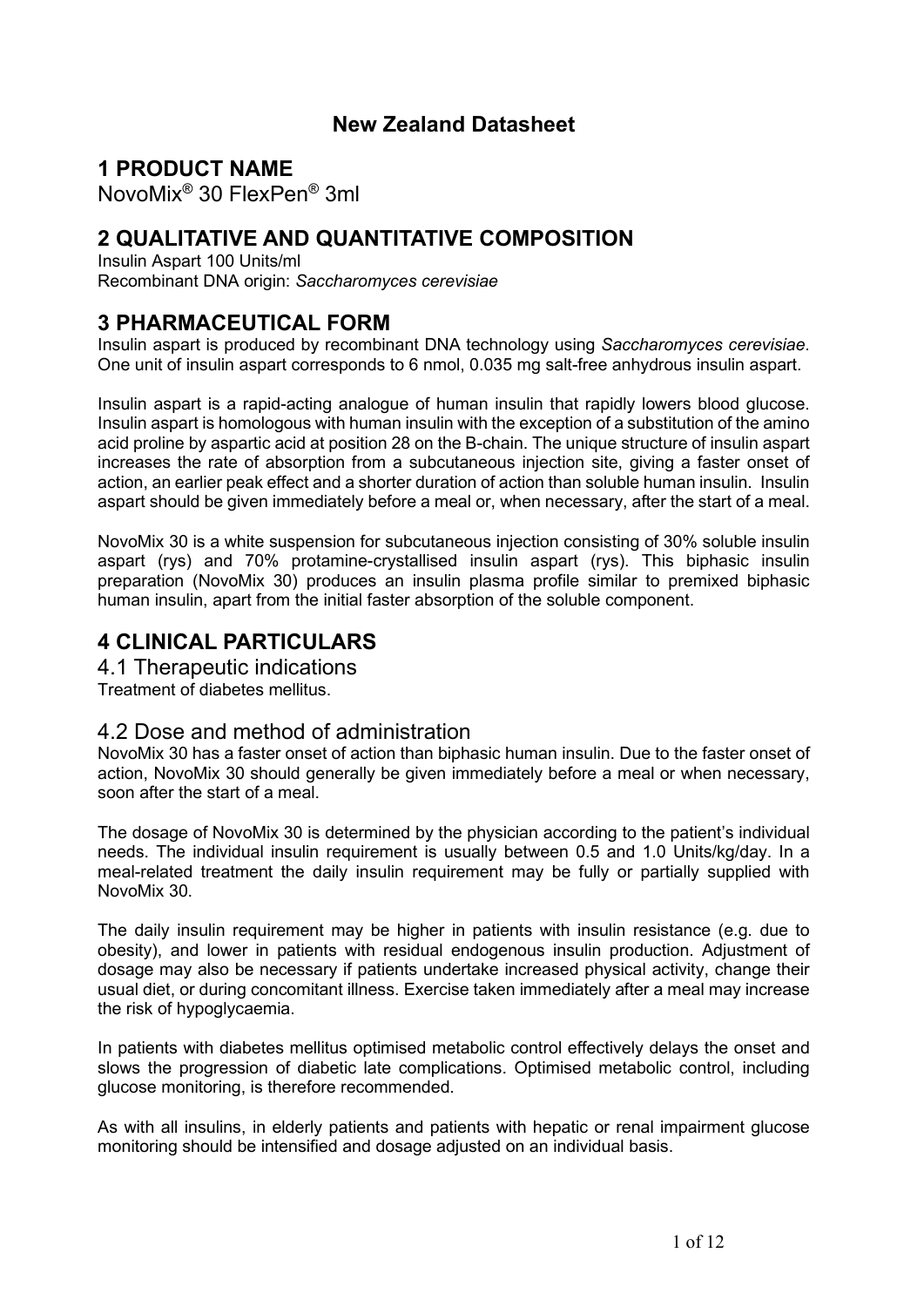NovoMix 30 is administered by subcutaneous injection in the abdominal wall, the thigh, the deltoid region or the gluteal region. Injection sites should be rotated within the same region in order to reduce the risk of lipodystrophy and cutaneous amyloidosis (see sections 4.4 and 4.8). When injected subcutaneously into the abdominal wall, the onset of action for NovoMix 30 will occur within 10-20 minutes of injection. The duration of action of NovoMix 30 is up to 24 hours. As with all insulins the duration of action will vary according to the dose, injection site, blood flow, temperature and level of physical activity. The influence of different injection sites on the absorption of NovoMix 30 has not been investigated. However, the faster onset of action of insulin aspart products compared to their respective human insulin products is expected to be maintained regardless of injection site.

NovoMix 30 should never be administered intravenously. Intramuscular administration should be avoided.

The recommended starting dose of NovoMix 30 in combination with metformin is 0.2 Units/kg/day and should be adjusted depending on individual requirements based on blood glucose response.

#### **Transfer of patients to insulin aspart products**

NovoMix 30 differs from human insulin by its faster onset. Because of the rapid onset of action, the injection of NovoMix 30 should immediately be followed by a meal.

NovoMix 30 is equipotent to its respective human insulin products, in regards to hypoglycaemic effect, receptor affinity and effect on lipogenesis. Patients currently treated with human insulin can be transferred to NovoMix 30 on a unit for unit basis when administered just before a meal. Although no change in dose is anticipated other than the routine adjustments made in order to maintain stable diabetic control, any change to insulin therapy should be made under medical supervision and blood glucose should be monitored.

When patients are transferred between different types of insulin products, the early warning symptoms of hypoglycaemia may change or become less pronounced than those experienced with their previous insulin.

## 4.3 Contraindications

- Hypoglycaemia
- Hypersensitivity to insulin aspart or any of the excipients

## 4.4 Special warnings and precautions for use

Inadequate dosing or discontinuation of treatment, especially in type 1 diabetes, may lead to hyperglycaemia and diabetic ketoacidosis. The first symptoms of hyperglycaemia usually develop gradually, over a period of hours or days. They include nausea, vomiting, drowsiness, flushed dry skin, dry mouth, increased frequency of urination, thirst and loss of appetite as well as acetone breath. Untreated hyperglycaemic events may be life threatening.

Patients whose blood glucose control is greatly improved, e.g. by intensified insulin therapy, may experience a change in their usual warning symptoms of hypoglycaemia, and should be advised accordingly. Usual warning symptoms may disappear in patients with longstanding diabetes.

NovoMix 30 should be administered immediately before a meal or, when necessary, after the start of a meal. The rapid onset of action should therefore be considered in patients with concomitant diseases or medication where a delayed absorption of food might be expected.

Concomitant illness, especially infections and feverish conditions, usually increases the patient's insulin requirements.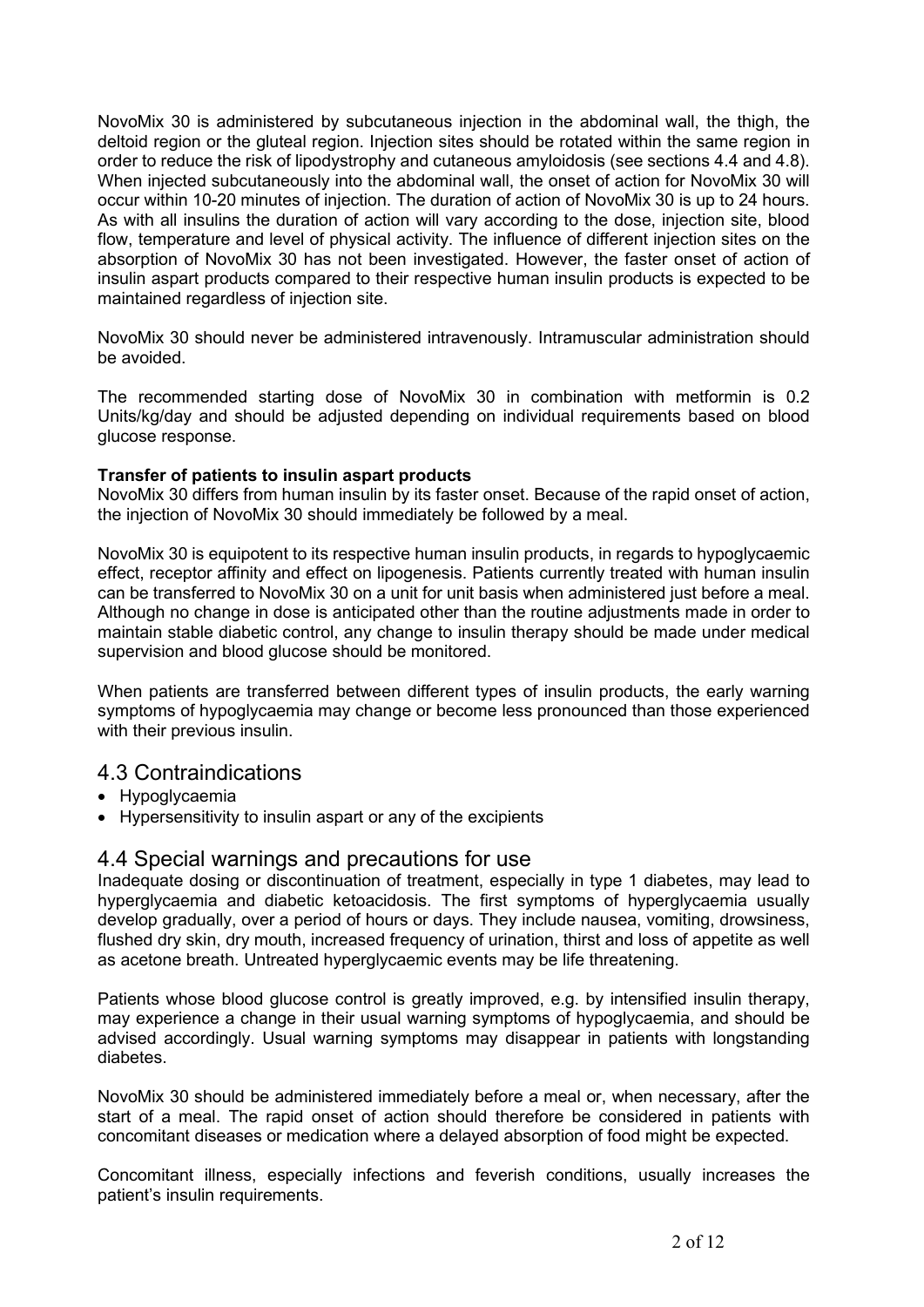Renal or hepatic impairment, or concomitant diseases in the kidney or liver or affecting the adrenal, pituitary or thyroid gland, can require changes in the insulin dose.

Safety and effectiveness of NovoMix 30 in children and adolescents under the age of 18 have not been assessed due to limited clinical experience.

NovoMix 30 is not to be used in insulin infusion pumps.

As with any insulin therapy, injection site reactions may occur and include pain, redness, itching, hives, bruising, swelling and inflammation. Continuous rotation of the injection site within a given area may help to reduce or prevent these reactions. Reactions usually resolve in a few days to a few weeks. On rare occasions, injection site reactions may require discontinuation of NovoMix 30.

NovoMix 30 contains metacresol which on rare occasions may cause allergic reactions.

#### Transfer of patients between insulin types

Transferring a patient to another type or brand of insulin should be done under strict medical supervision. Changes in strength, brand (manufacturer), type, origin (human insulin, insulin analogue) and/or method of manufacture may result in the need for a change in dosage. Patients transferred to NovoMix 30 from another type of insulin may require an increased number of daily injections or a change in dosage from that used with their usual insulin products. If an adjustment is needed, it may occur with the first dose or during the first few weeks or months.

#### Skin and subcutaneous tissue disorders

Patients must be instructed to perform continuous rotation of the injection site to reduce the risk of developing lipodystrophy and cutaneous amyloidosis. There is a potential risk of delayed insulin absorption and worsened glycaemic control following insulin injections at sites with these reactions. A sudden change in the injection site to an unaffected area has been reported to result in hypoglycaemia. Blood glucose monitoring is recommended after the change in the injection site from an affected to an unaffected area, and dose adjustment of antidiabetic medications may be considered.

#### Combination of thiazolidinediones and insulin

Cases of congestive heart failure have been reported when thiazolidinediones were used in combination with insulin, especially in patients with risk factors for development of congestive heart failure. This should be kept in mind if treatment with the combination of thiazolidinediones and insulin medicinal products is considered. If the combination is used, patients should be observed for signs and symptoms of congestive heart failure, weight gain and oedema. Thiazolidinediones should be discontinued if any deterioration in cardiac symptoms occurs.

#### Avoidance of accidental mix-ups/medication errors

Patients must be instructed to always check the insulin label before each injection to avoid accidental mix-ups between NovoMix 30 and other insulins.

#### Insulin antibodies

Insulin administration may cause insulin antibodies to form. In rare cases, the presence of such insulin antibodies may necessitate adjustment of the insulin dose in order to correct a tendency to hyper- or hypoglycaemia.

#### **Carcinogenicity**

Lifetime carcinogenicity studies of insulin aspart have not been performed in animals. In 52 week repeat dose toxicity studies in Sprague-Dawley rats at doses up to 50 U/kg/d SC, the only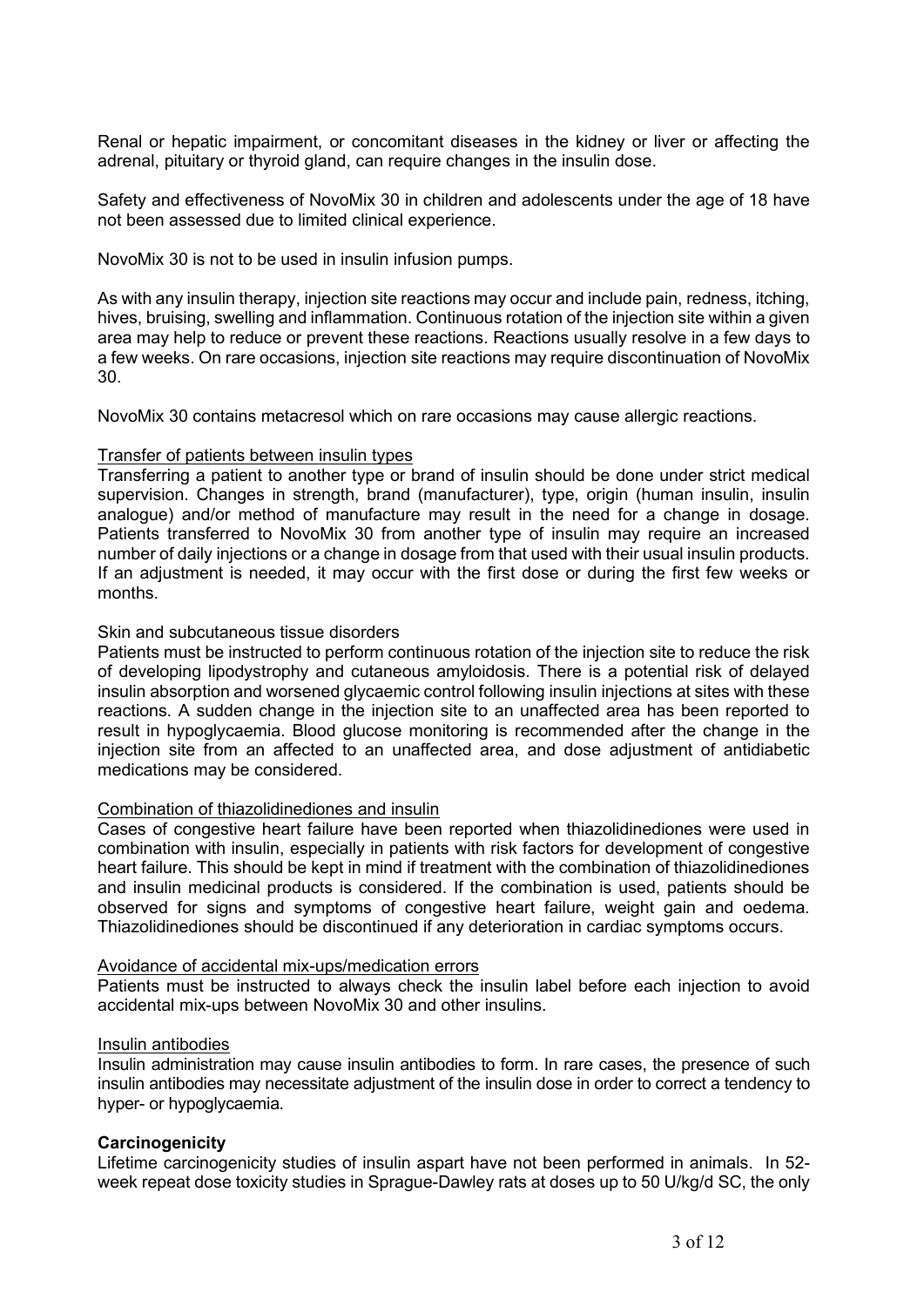significant toxicity findings were related to hypoglycaemia. At a higher dose of 200 U/kg/d SC in female Sprague-Dawley rats, insulin aspart, like human insulin, caused induction of mammary tumours. The clinical relevance of these findings is not known. Neither clinical nor epidemiological studies conducted to date have shown an association between insulin use and carcinogenesis but the available evidence is considered too limited to be conclusive at this time. *In vitro* studies showed that the mitogenic activity of insulin aspart does not differ from that observed with human insulin.

#### **Genotoxicity**

Insulin aspart did not cause gene mutations, chromosomal damage or DNA damage in a range of genotoxicity tests.

## 4.5 Interaction with other medicines and other forms of interaction

Omission of a meal or unplanned, strenuous physical exercise may lead to hypoglycaemia (see 'Adverse Effects' and 'Overdosage').

A number of drugs are known to interact with glucose metabolism. Possible interactions must therefore be taken into account by the physician.

The following substances may reduce the patient's insulin requirements:

Oral hypoglycaemic agents (OHAs), monoamine oxidase inhibitors (MAOIs), non-selective beta-adrenergic blocking agents, angiotensin converting enzyme (ACE) inhibitors, salicylates, anabolic steroids (except danazol and oxymetholone), alpha-adrenergic blocking agents, quinine, quinidine and sulphonamides.

The following substances may increase the patient's insulin requirements:

Oral contraceptives, thiazides, glucocorticoids, thyroid hormones, sympathomimetics, growth hormone, diazoxide, asparaginase, nicotinic acid, oxymetholone and danazol.

Beta blockers may mask the symptoms of hypoglycaemia and delay recovery from hypoglycaemia.

Octreotide and lanreotide may either increase or decrease the insulin requirement.

Alcohol may intensify and prolong or reduce the hypoglycaemic effect of insulin.

## 4.6 Fertility, pregnancy and lactation

#### **Effects on fertility**

In reproductive toxicity studies, insulin aspart did not affect the fertility of male and female rats but caused a slight increase in pre-implantation loss at subcutaneous doses greater than 10U/kg/day. Similar effects were seen with human insulin.

#### **Use in Pregnancy**

#### Pregnancy Category: A

Insulin aspart can be used in pregnancy. Data from two randomised controlled clinical trials with NovoRapid (157 + 14 insulin aspart-exposed pregnancies, respectively) did not indicate any adverse effect of insulin aspart on pregnancy or on the health of the foetus/newborn when compared to human insulin (see 'Clinical Trials').

There are no clinical trials with biphasic insulin aspart in pregnancy.

Intensified blood glucose control and monitoring of pregnant women with diabetes (type 1 diabetes, type 2 diabetes or gestational diabetes) are recommended throughout pregnancy and when contemplating pregnancy. Insulin requirements usually fall in the first trimester and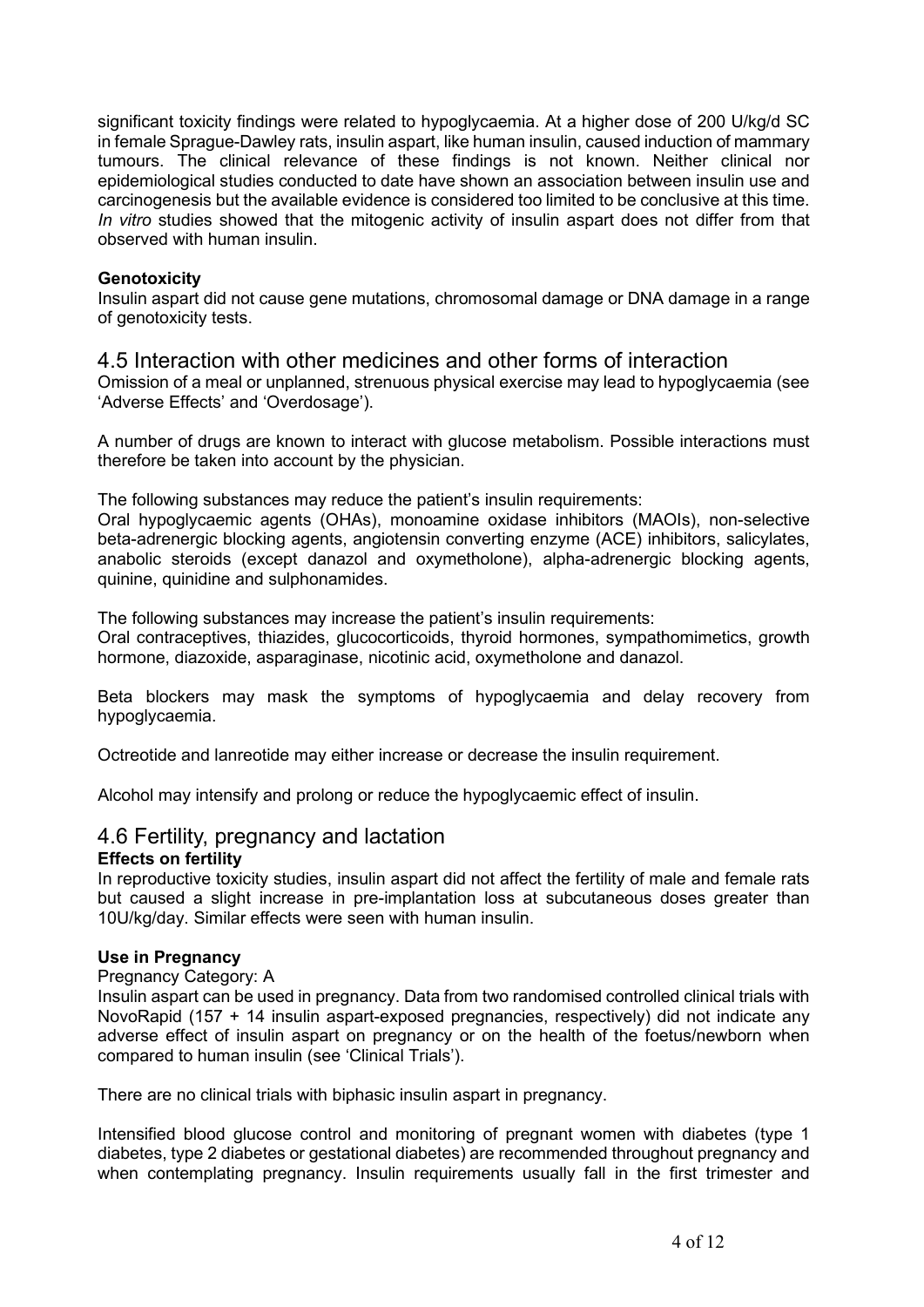increase subsequently during the second and third trimesters. After delivery, insulin requirements return rapidly to pre-pregnancy levels.

#### **Use in Lactation**

Although no clinical trial data are available with NovoMix 30 during lactation, there are no restrictions on treatment with this medicine during lactation. Insulin treatment of the nursing mother should not affect the baby. However, the dosage of NovoMix 30 may need to be adjusted.

## 4.7 Effects on ability to drive and use machines

The patient's ability to concentrate and react may be impaired as a result of hypoglycaemia. This may constitute a risk in situations where these abilities are of special importance (e.g. driving a car or operating machinery).

Patients should be advised to take precautions in order to avoid hypoglycaemia whilst driving or operating a machine. This is particularly important in those who have reduced or absent awareness of the warning signs of hypoglycaemia or have frequent episodes of hypoglycaemia. The advisability of driving or operating a machine should be considered in these circumstances.

## 4.8 Undesirable effects

### **a. Summary of the safety profile**

The safety profile of insulin aspart products observed in clinical trials is similar to the safety profile reported for the respective Novo Nordisk human insulin products.

Adverse drug reactions observed in patients using NovoMix 30 are mainly dose-dependent and due to the pharmacological effect of insulin. As for other insulin products, hypoglycaemia in general is the most frequently occurring undesirable effect. In clinical trials and during marketed use the frequency varies with patient population, dose regimens and level of glycaemic control. Therefore no specific frequency can be presented (see section c below).

Refraction anomalies, oedema and injection site reactions (pain, redness, hives, inflammation, bruising, swelling and itching at the injection site) may occur upon initiation of insulin therapy. These reactions are usually of a transitory nature. Fast improvement in blood glucose control may be associated with acute painful neuropathy, which is usually reversible. Intensification of insulin therapy with abrupt improvement in glycaemic control may be associated with temporary worsening of diabetic retinopathy. Long-term improved glycaemic control decreases the risk of progression of diabetic retinopathy.

#### **b. Tabulated list of adverse reactions**

Frequencies of adverse drug reactions from clinical trials, which by an overall judgement are considered related to insulin aspart are listed below. The frequencies are defined as: very common (≥ 1/10), uncommon (> 1/1,000, < 1/100) and rare (> 1/10,000, < 1/1,000). Isolated spontaneous cases are presented as very rare (defined as < 1/10,000).

| Immune system disorders                   | Uncommon - Urticaria, rash, eruptions                  |  |
|-------------------------------------------|--------------------------------------------------------|--|
|                                           | Very rare - Generalised hypersensitivity<br>reactions* |  |
| <b>Metabolism and nutrition disorders</b> | Very common - Hypoglycaemia*                           |  |
| <b>Nervous system disorders</b>           | Rare – Peripheral neuropathy                           |  |
| Eye disorders                             | Uncommon - Refraction disorders                        |  |
|                                           | Uncommon - Diabetic retinopathy                        |  |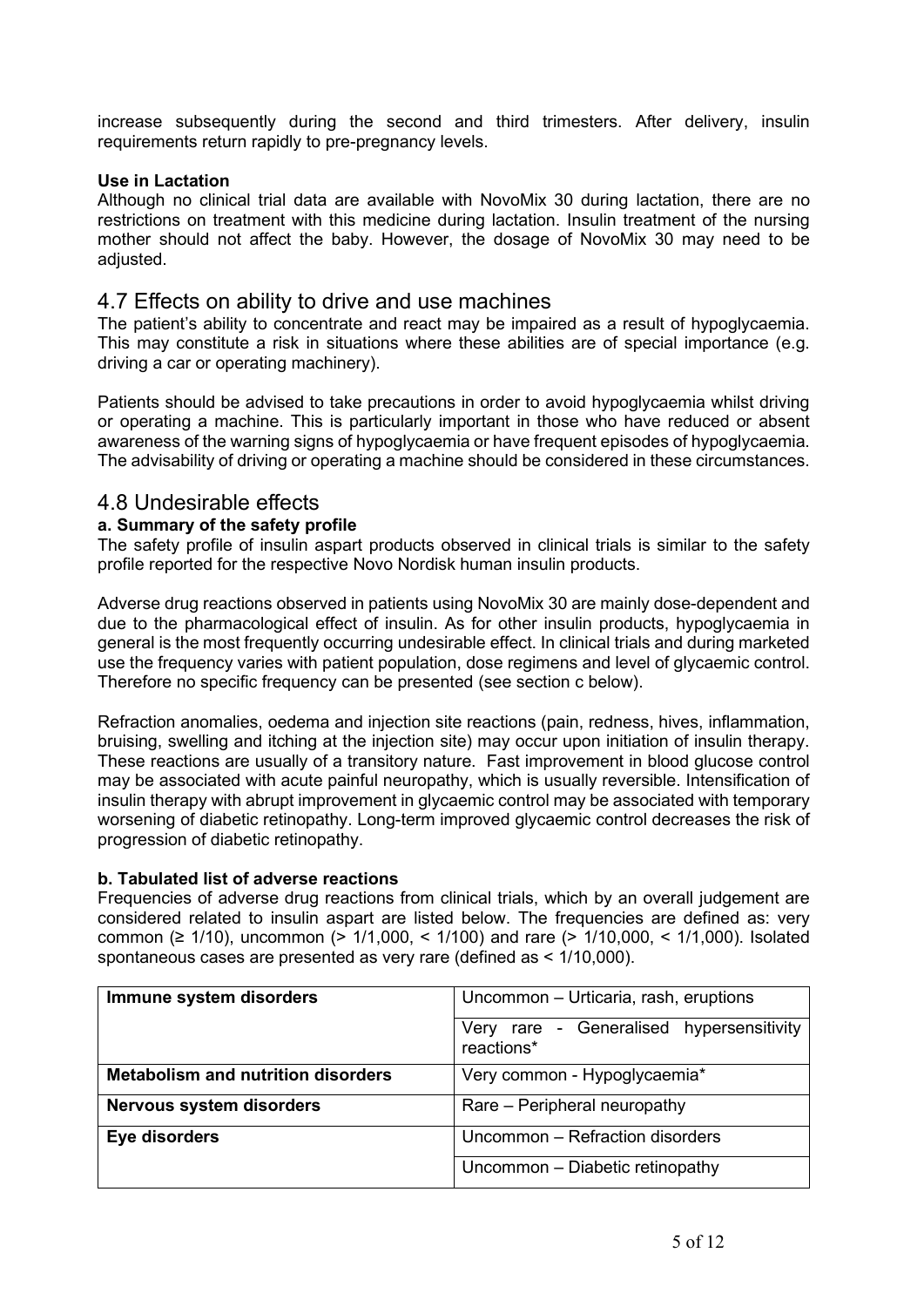| Skin and subcutaneous tissue disorders                                          | $\vert$ Uncommon – Lipodystrophy* |  |
|---------------------------------------------------------------------------------|-----------------------------------|--|
| General disorders and administration site   Uncommon - Injection site reactions |                                   |  |
| conditions                                                                      | Uncommon - Oedema                 |  |

\*see section c

Adverse reactions listed below are based on post-marketing source data and classified according to MedDRA frequency and System Organ Class.

| Skin and subcutaneous tissue disorders                     | $\vert$ Not known – Cutaneous amyloidosis* |
|------------------------------------------------------------|--------------------------------------------|
| * see section c. Description of selected adverse reactions |                                            |

#### **c. Description of selected adverse reactions**

#### *Generalised hypersensitivity reactions*

Symptoms may include generalised skin rash, itching, sweating, gastrointestinal upset, angioneurotic oedema, difficulties in breathing, palpitation and reduction in blood pressure. Generalised hypersensitivity reactions are potentially life-threatening.

#### *Hypoglycaemia*

The most frequently reported adverse reaction is hypoglycaemia. It may occur if the insulin dose is too high in relation to the insulin requirement. Severe hypoglycaemia may lead to unconsciousness and/or convulsions and may result in temporary or permanent impairment of brain function or even death. The symptoms of hypoglycaemia usually occur suddenly. They may include cold sweats, cool pale skin, fatigue, nervousness or tremor, anxiousness, unusual tiredness or weakness, confusion, difficulty in concentration, drowsiness, excessive hunger, vision changes, headache, nausea and palpitation.

During clinical trials the overall rates of hypoglycaemia did not differ between patients treated with insulin aspart compared with human insulin

#### *Skin and subcutaneous tissue*

Lipodystrophy (including lipohypertrophy, lipoatrophy) and cutaneous amyloidosis may occur at the injection site and delay local insulin absorption. Continuous rotation of the injection site within the given injection area may help to reduce or prevent these reactions (see section 4.4).

#### *Antibody production*

In a Phase III study of NovoMix 30, the level of antibodies cross-reactive to human insulin and insulin aspart showed an increase during the first 3 months which persisted at a lower level after 12 and 24 months. After 24 months of treatment a correlation was found between absolute antibody level and absolute insulin dose; no correlation, however, was found between the increase in antibody formation and the increase in insulin dose. There was no significant correlation with glycaemic control attained or adverse event reporting. The long-term clinical significance of insulin antibodies is uncertain.

#### Reporting of suspected adverse reactions

Reporting suspected adverse reactions after authorisation of the medicine is important. It allows continued monitoring of the benefit/risk balance of the medicine. Healthcare professionals are asked to report any suspected adverse reactions [https://nzphvc.otago.ac.nz/reporting.](https://nzphvc.otago.ac.nz/reporting)

## 4.9 Overdose

A specific overdose for insulin cannot be defined, however hypoglycaemia may develop over sequential stages if doses are administered which are too high relative to the patient's requirements: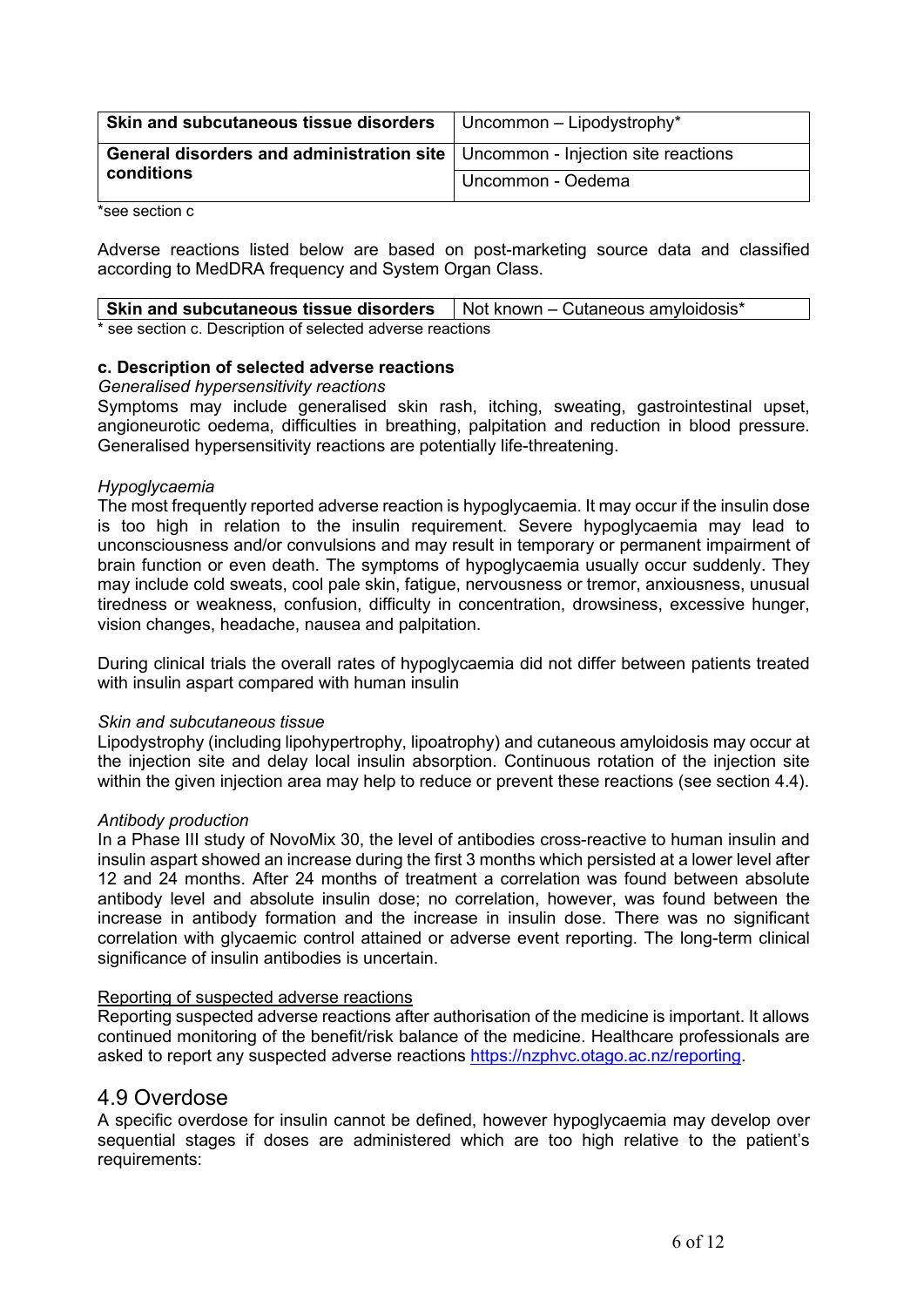- Mild hypoglycaemic episodes can be treated by oral administration of glucose or sugary products. It is therefore recommended that the person with diabetes always carry products containing sugar with them.
- Severe hypoglycaemic episodes, where the patient has become unconscious, can be treated with glucagon (0.5 to 1 mg) given intramuscularly or subcutaneously by a trained person or with glucose given intravenously by a medical professional. Glucose must be given intravenously if the patient does not respond to glucagon within 10 to 15 minutes.

Upon regaining consciousness, oral administration of carbohydrate is recommended for the patient in order to prevent relapse. For information on the management of overdose, contact the Poison Information Centre on 0800 764766.

## **5 PHARMACOLOGICAL PROPERTIES**

## 5.1 Pharmacodynamic properties

Insulin aspart (rys) has the empirical formula  $C_{256}H_{381}N_{65}O_{79}S_6$  and a molecular weight of 5825.8.

Insulin aspart

# $Cys(Thr)$ Sei B 1 (Phe) Val Asn Gin  $His$

CAS No.: 116094-23-6

Insulin lowers blood glucose levels by binding to insulin receptors to increase glucose uptake and inhibit hepatic glucose output.

As with all insulins in clinical practice, the duration of action of insulin aspart will vary according to the dose, injection site, blood flow, temperature and level of physical activity.

Insulin aspart is equipotent to soluble human insulin on a molar basis.

NovoMix 30 is a biphasic insulin preparation which contains 30% soluble insulin aspart (rys). This has a rapid onset of action, and NovoMix 30 should thus be given closer to a meal than biphasic human insulin. The crystalline phase in NovoMix 30 is 70% insulin aspart (rys) protamine, which has an activity profile similar to that of human isophane (NPH) insulin.

The onset of action of NovoMix 30 occurs within 10-20 minutes of subcutaneous injection. The maximum effect is exerted between 1 and 4 hours after injection (Figure 1). The duration of action of NovoMix 30 is up to 24 hours.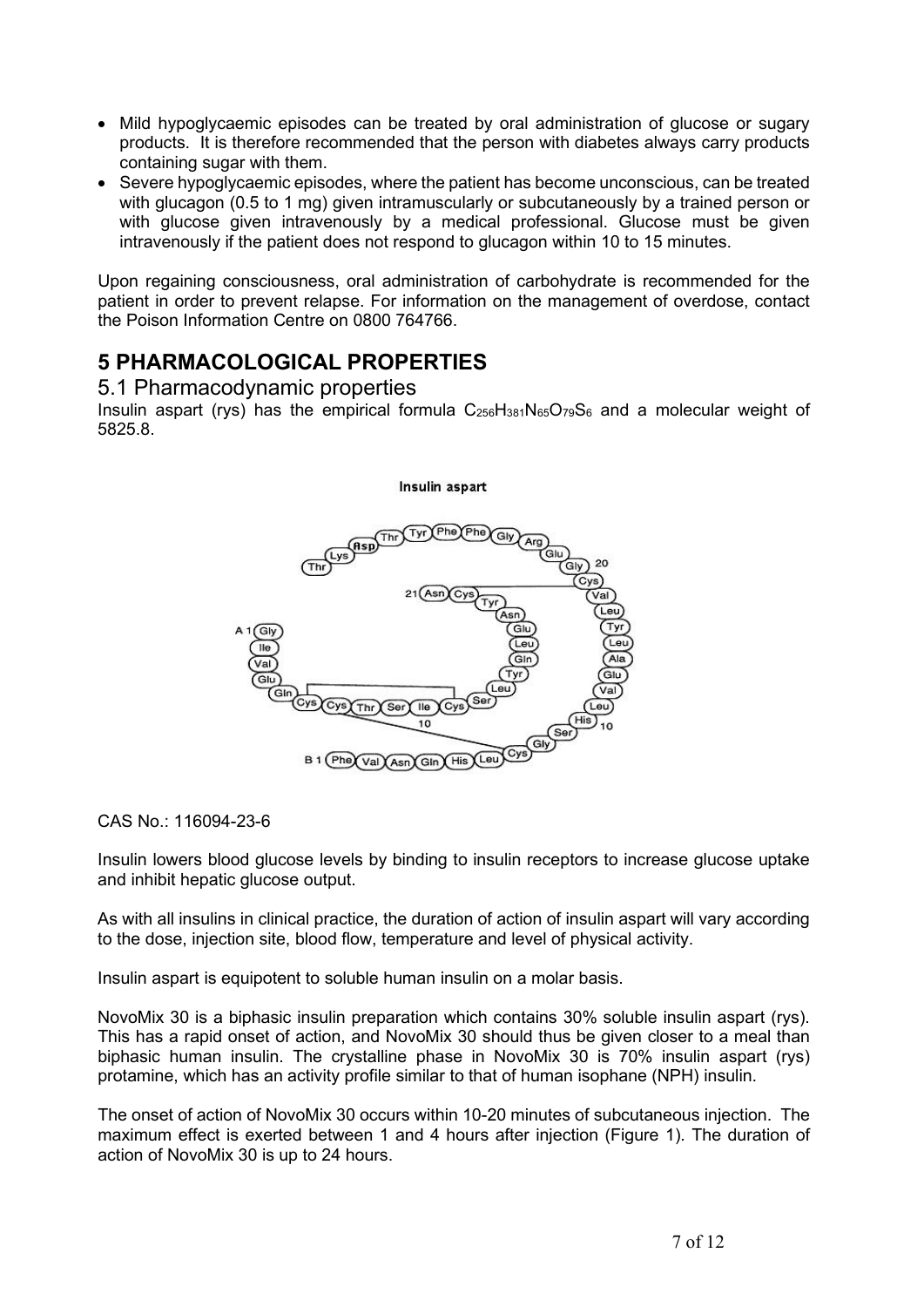When injected immediately before a meal, NovoMix 30 has been demonstrated to better control postprandial hyperglycaemia than a corresponding 30/70 biphasic human insulin (Figure 2). This improvement in postprandial glycaemia is not of established clinical value.

**Figure 1:** Activity profile of NovoMix<sup>®</sup> 30 () and biphasic human insulin 30 (---) in healthy subjects.



#### **Clinical Safety and Efficacy 038**

In a 3 month, multicentre, open-labelled, randomised, parallel group Phase III study, NovoMix 30 was as effective as biphasic human insulin (BHI) in overall glycaemic control (Table 1).

**Table 1:** Givcaemic control of NovoMix 30 versus BHI as measured by HbA<sub>1c</sub> (%) and prandial increment over the three meals (mmol/l) in people with type 1 or type 2 diabetes

|                        |     | <b>Biphasic Insulin</b><br><b>Aspart</b> |     | <b>Biphasic Human</b><br>Insulin 30/70 |                              |                        |           |
|------------------------|-----|------------------------------------------|-----|----------------------------------------|------------------------------|------------------------|-----------|
|                        | N   | Mean<br>(SEM)                            | N   | Mean (SEM)                             | <b>Difference</b><br>in Mean | 95%C.I.                | P         |
| $HbA_{1c}$             | 132 | 8.14(0.06)                               | 143 | 8.15(0.06)                             | $-0.01$                      | $-0.14$ to<br>0.12     | <b>NS</b> |
| prandial<br>increments | 128 | 1.66(0.20)                               | 141 | 2.34(0.19)                             | $-0.68$                      | $-1.20$ to $-$<br>0.16 | < 0.02    |

There were no safety issues with NovoMix 30 compared with human insulin.

## **1241**

This was a multinational, open-label, parallel-group trial in 329 subjects with type 2 diabetes. The primary objective of the trial was to compare glycaemic control between the existing 'gold standard' metformin plus add-on treatment with sulphonylurea (glibenclamide), against metformin plus add-on treatment with NovoMix 30 b.i.d., and against NovoMix 30 b.i.d. monotherapy, in patients inadequately controlled on current metformin monotherapy. Subjects were randomised to receive as add-on therapy with metformin either NovoMix 30 b.i.d. (108 subjects exposed), or glibenclamide (114 subjects exposed), or to receive NovoMix 30 b.i.d.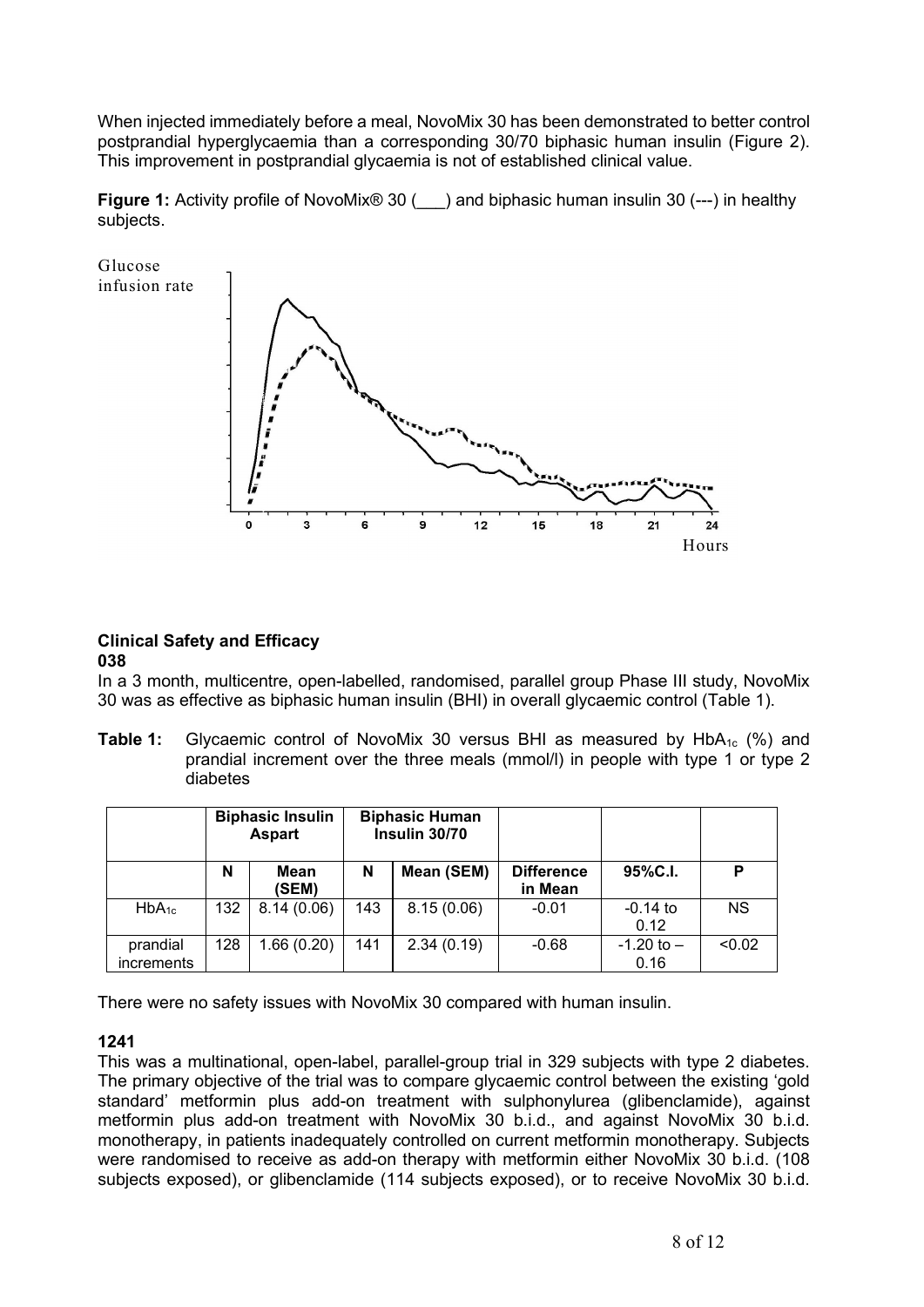monotherapy (107 subjects exposed). After 16 weeks of treatment decreases in mean HbA<sub>1c</sub> levels relative to baseline of at least 1.5% were observed for all three treatment groups. The mean level of  $HbA_{1c}$  at end of trial was statistically significantly lower for the NovoMix 30+Met group than for the NovoMix 30 Mono group (by 0.39%, p=0.0074).

## 5.2 Pharmacokinetic properties

Human insulin molecules self-associate to form hexamers. The substitution of proline by aspartic acid at position B28 in insulin aspart produces an intermolecular repulsion which reduces the tendency of the insulin molecules to self-associate. This increases the rate of dissociation of hexamers into dimers and monomers in the subcutaneous layer.

The insulin aspart (rys) in the soluble phase of NovoMix 30 comprises 30% of the total insulin: this is absorbed more rapidly from the subcutaneous layer than the soluble insulin component of biphasic human insulin. The remaining 70% is in crystalline form as insulin aspart (rys) protamine; this has a similar prolonged absorption profile to human NPH (isophane or protamine-crystallised) insulin.

The  $C_{\text{max}}$  is, on average, 50% higher with NovoMix 30 than with biphasic human insulin 30/70. The  $T_{max}$  is, on average, half of that for biphasic human insulin 30/70. A mean maximum serum concentration of 140±32 pmol/L was reached after 60 minutes (interquartile range 45 to 70 minutes) after a subcutaneous dose of 0.20 U/kg body weight in healthy volunteers. The mean half-life (t½) of NovoMix 30 was about 8-9 hours (interquartile range 6.5-17.5 hours). Serum insulin levels returned to baseline 15-18 hours after a subcutaneous dose.

### **Special patient populations**

*Children:* The pharmacokinetics of NovoMix 30 have not been investigated in children. However, the pharmacokinetic and pharmacodynamic properties of soluble insulin aspart were investigated in children (6-12 years) and adolescents (13-17 years) with type 1 diabetes. The relative difference in pharmacokinetics and pharmacodynamics in children and adolescents with type 1 diabetes between soluble insulin aspart and soluble human insulin correlated well with those in healthy adult subjects and adults with type 1 diabetes.

*Elderly:* The pharmacokinetics of NovoMix 30 have not been investigated in the elderly. However, the relative differences in pharmacokinetic properties between soluble insulin aspart and soluble human insulin in elderly subjects (65-83 years, mean age 70 years) with type 2 diabetes were similar to those observed in healthy subjects and in younger subjects with diabetes; i.e. the significantly earlier and higher  $C_{\text{max}}$  is maintained with soluble insulin aspart. As in younger subjects with type 2 diabetes,  $t_{max}$  of soluble insulin aspart may be slightly delayed in elderly subjects with type 2 diabetes, though still significantly earlier than for human insulin.

*Hepatic impairment:* The pharmacokinetics of NovoMix 30 have not been investigated in this population.

*Renal impairment:* The pharmacokinetics of NovoMix 30 have not been investigated in this population.

## 5.3 Preclinical safety data

Non-clinical data reveal no special hazard for humans based on conventional studies of safety pharmacology, repeated dose toxicity, genotoxicity and toxicity to reproduction.

In *in vitro* tests, including binding to insulin and IGF-1 receptor sites and effects on cell growth, insulin aspart behaved in a manner that closely resembled human insulin. Studies also demonstrate that the dissociation of binding to the insulin receptor of insulin aspart is equivalent to human insulin.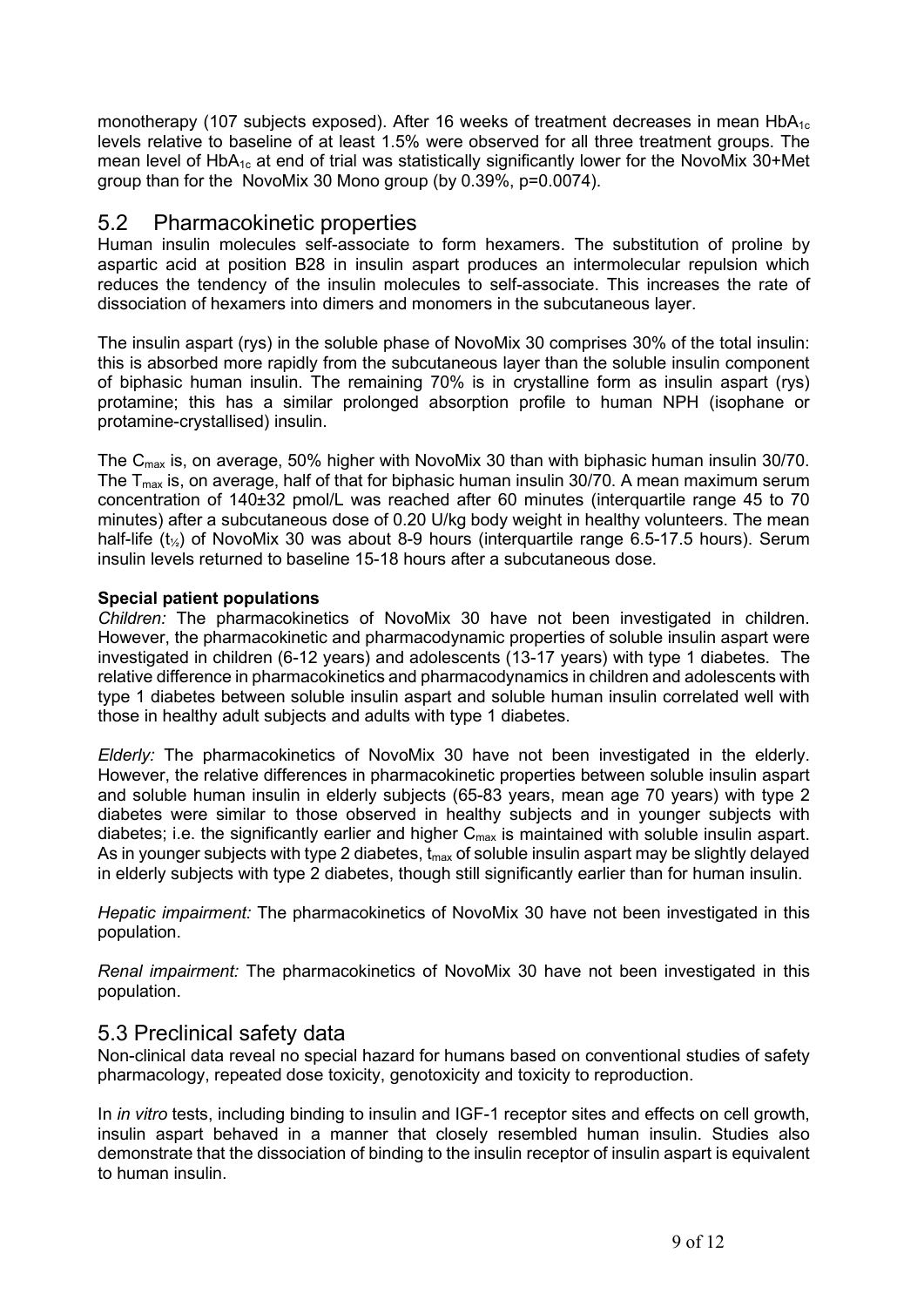## **6 PHARMACEUTICAL PARTICULARS**

### 6.1 List of excipients

NovoMix 30 contains the following inactive ingredients: protamine sulfate, glycerol, phenol, meta-cresol, zinc chloride, dibasic sodium phosphate dihydrate, sodium chloride, sodium hydroxide, hydrochloric acid and water for injections.

## 6.2 Incompatibilities

In general, NovoMix 30 should only be added to compounds with which it has known compatibility. Drugs added to the insulin may cause degradation of the insulin, e.g. if the drugs contain thiols or sulphites.

NovoMix 30 should not be added to infusion fluids.

## 6.3 Shelf life

The in-use time is 4 weeks.

The shelf-life is 24 months when stored between 2°C and 8°C.

## 6.4 Special precautions for storage

NovoMix 30 should be stored between 2°C and 8°C. Do not freeze. NovoMix 30 which has been frozen must not be used.

NovoMix 30 FlexPen pens in use or carried as spares can be kept at ambient temperature (below 30°C) for up to 4 weeks, but any remainder must then be discarded. Do not refrigerate. They should not be exposed to excessive heat or sunlight. Keep the cap on when not in use, to protect them from light.

It is recommended that NovoMix 30 in use or carried as spares be resuspended after removal from the refrigerator and immediately before use. It is recommended to allow the insulin to reach room temperature before resuspending.

## 6.5 Nature and contents of container

NovoMix 30 FlexPen penscontain biphasic insulin aspart 100 U/ml. The following presentation is available:

#### **NovoMix® 30 FlexPen® 3ml**

NovoMix 30 FlexPen is a pre-filled, multidose, disposable pen consisting of a pen injector and a 3ml cartridge. The cartridge is made of glass, contains a bromobutyl rubber piston and is closed with a latex-free bromobutyl/polyisoprene rubber disc. The cartridges contained within NovoMix 30 FlexPen also contain a glass ball to facilitate resuspension. The pen injector is made of plastic (polypropylene). Five FlexPen are packed in a carton.

## 6.6 Special precautions for disposal and other handling

## **Instructions for use and handling**

### *NovoMix 30 FlexPen 3ml*

The carton contains a Consumer Medicine Information package leaflet with instructions for use and handling. Please note that insulin is not delivered if the patient reverse dials the insulin pen by returning the dose selector to zero after inserting the needle. Patients should be instructed that insulin injection only occurs when the pushbutton is depressed.

The suspension contained within NovoMix 30 FlexPen must be resuspended after removal from the refrigerator and immediately before use so that it appears uniformly white and cloudy. It is recommended to allow the insulin to reach room temperature before resuspending. *The necessity to resuspend immediately before use is to be stressed to the patient.*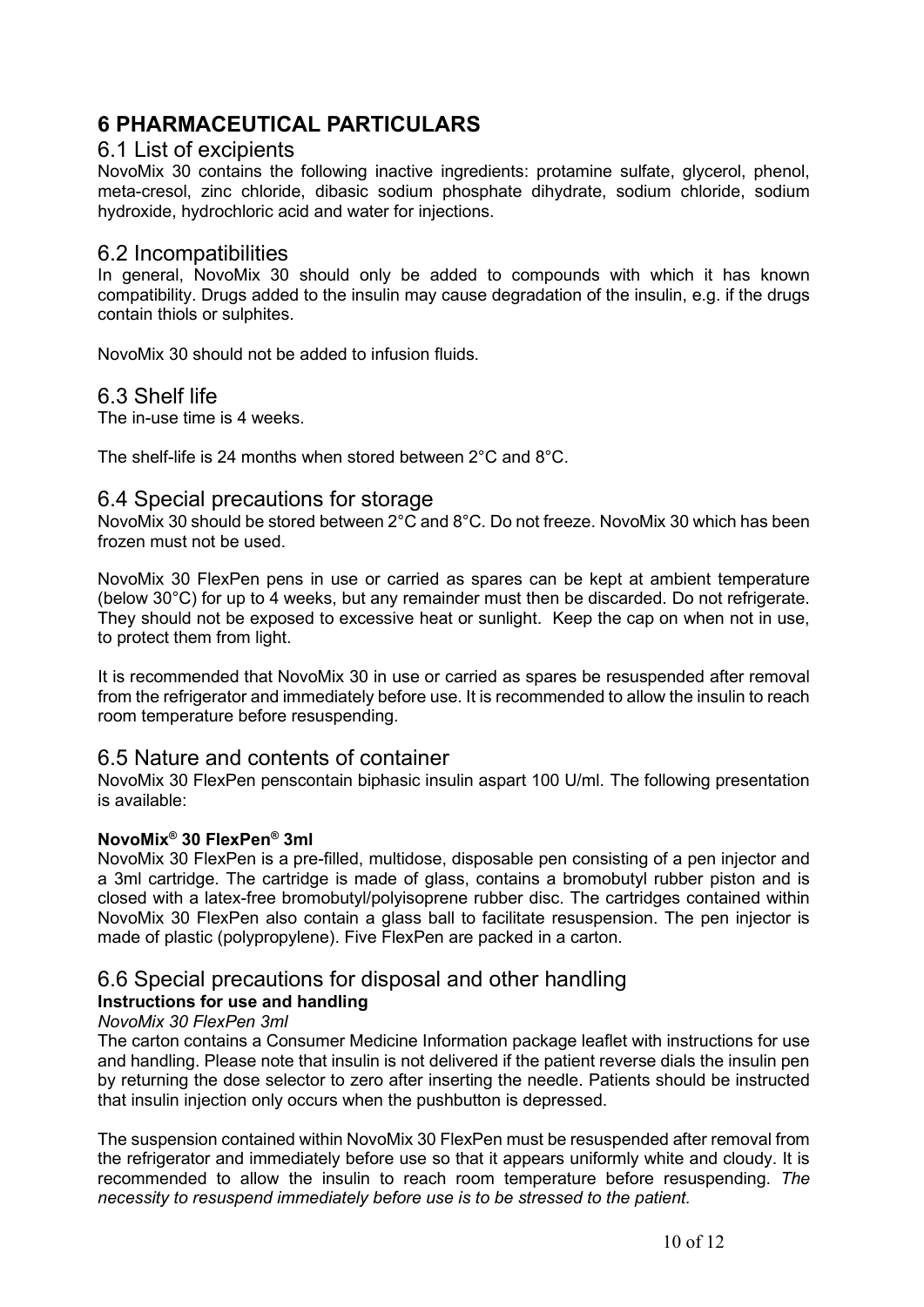NovoMix 30 FlexPen is for use by one person only. The cartridge inside the pen must not be refilled.

NovoFine needles up to a length of 8 mm are designed to be used with NovoMix 30 FlexPen pens.

*Failure to change the needle may result in needle blockage. The patient should be advised to discard the needle after each injection.*

## **7 MEDICINE SCHEDULE**

Prescription Medicine

## **8 SPONSOR**

Novo Nordisk Pharmaceuticals Ltd. PO Box 51-268 Pakuranga Auckland

Tel: (09) 916 5590 Fax: (09) 916 5595

## **9 DATE OF FIRST APPROVAL**

14 June 2001.

## **10 DATE OF REVISION OF THE TEXT**

14 July 2020

## **Trademarks**

NovoRapid, NovoMix, Penfill, FlexPen and NovoFine are registered trademarks owned by Novo Nordisk A/S